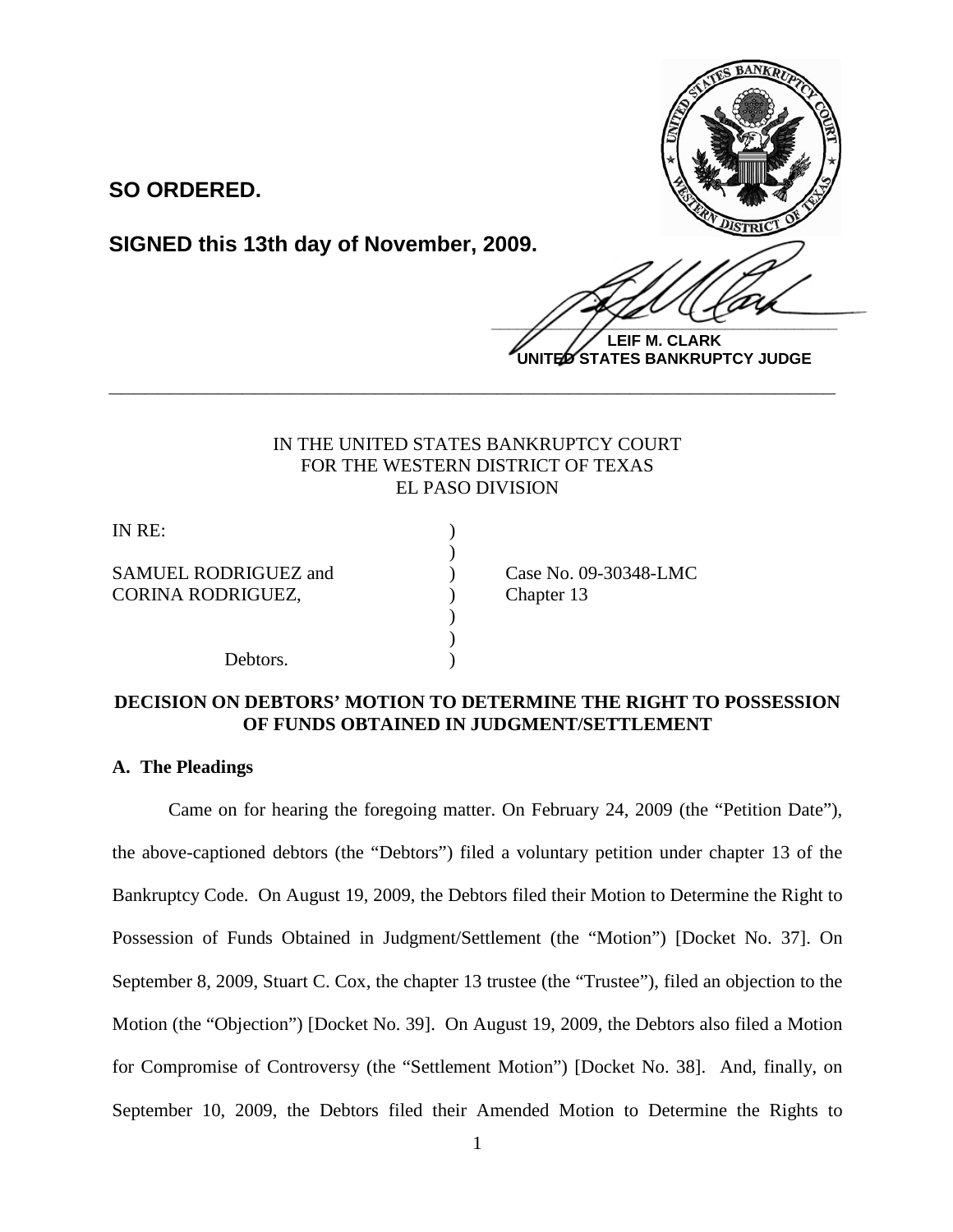Possession of Funds Obtained in Judgment/Settlement (the "Amended Motion," and, together with the Motion, the "Motions") [Docket No. 40], to which the Trustee filed an amended objection (the "Amended Objection," and, together with the Objection, the "Objections") [Docket No. 45] on September 29, 2009.

The Motions provided the following facts. On September 16, 2008, prior to the Petition Date, the Debtors were involved in a car accident. Thus, among the estate's assets was the Debtors personal injury claim<sup>1</sup> for injuries resulting from the pre-petition accident. Presumably post-petition,<sup>2</sup> the Debtors obtained a settlement (the "Settlement") in the amount of \$3,500. From the Settlement, the Debtors wish to pay: Physicians Hospital \$1,142, El Paso Chiropractic Group \$529, and David Escobar \$1,166.55. The remainder of the Settlement – \$662.45 – was to be paid to the Debtors, who would use the money to cure plan payment delinquencies. The Trustee's Objections requested that the Motions be denied in full. The Objections noted that both Physicians Hospital and El Paso Chiropractic Group (collectively, the "Medical Creditors") were unsecured pre-petition creditors of the Debtors. Moreover, although Physicians Hospital was scheduled as an unsecured creditor, it failed to timely file a proof of claim. El Paso Chiropractic Group was omitted as a creditor, but it likewise failed to file a timely proof of claim.

David Escobar is the attorney who prosecuted the personal injury claim on behalf of the Debtors. The Debtors filed a motion to retain Mr. Escobar on May 6, 2009 [Docket No. 21] and the court granted the request on June 12, 2009 [Docket No. 29], although the relief granted was

<sup>&</sup>lt;sup>1</sup> The original Motion stated that the Debtors had a claim against David Escobar, the attorney who prosecuted the personal injury litigation on the Debtors' behalf. This error was corrected in the Amended Motion. In their Settlement Motion, the Debtors reiterated the facts and stated that they, along with David Escobar, had negotiated a settlement with Vanya Ordonez whereby Infinity County Mutual Insurance Company would pay the Debtors the net sum of \$662.45. For the reasons stated below, the Debtors are to be awarded \$2,333.45.

 $3<sup>2</sup>$  The court says 'presumably' because none of the pleadings provide when the Settlement agreement was reached. However, due to the very existence of the Settlement Motion, the court can safely assume the Settlement was not reached until after the Petition Date.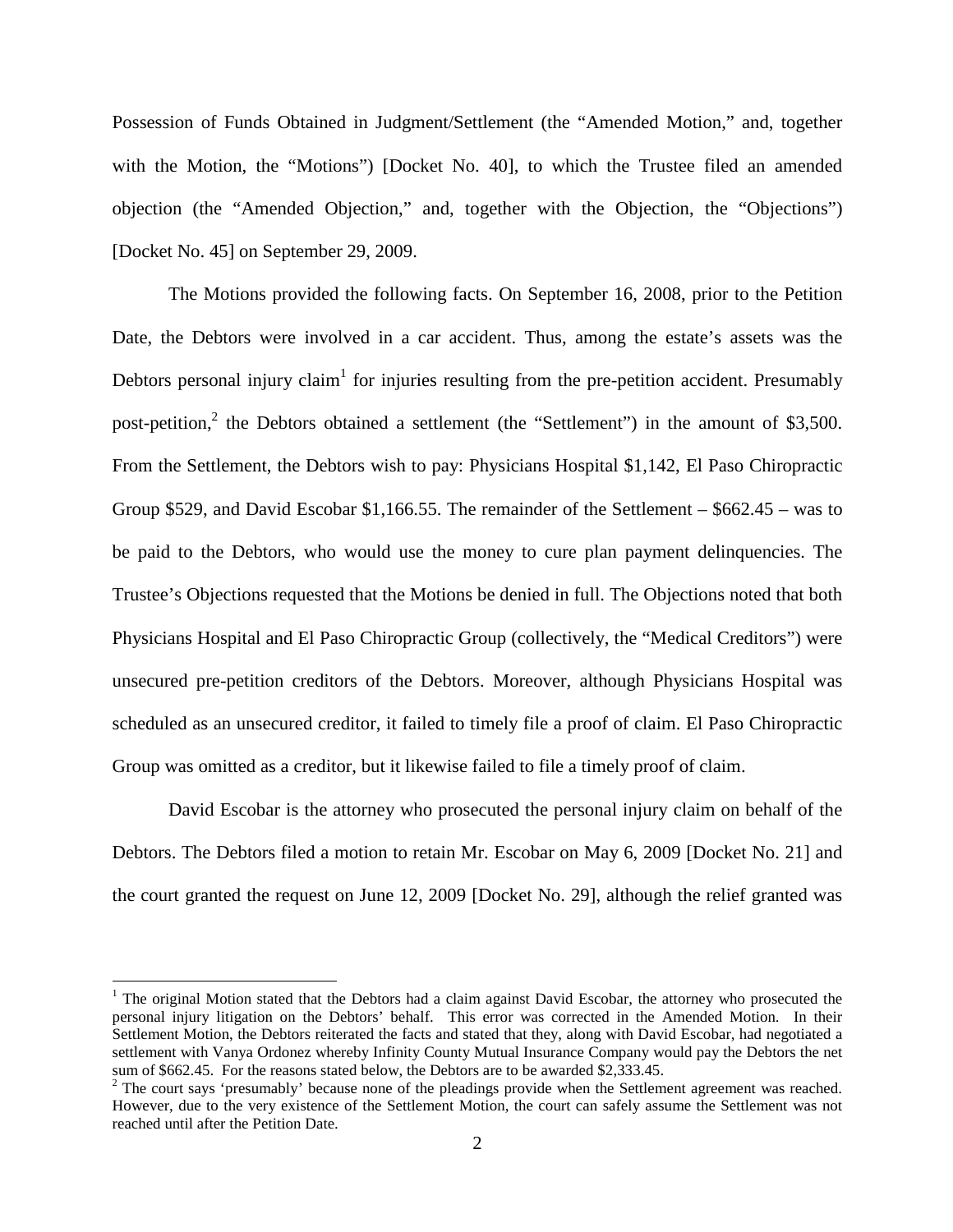not on a *nunc pro tunc* basis to the Petition Date. The order authorized the attorney to be paid on a contingent fee basis.

The court held a hearing (the "Hearing") on the Motions on November 3, 2009. There was no dispute as to the underlying facts of the case and only legal issues were argued. The court ruled at the conclusion of the hearing, but advised counsel that it would later publish the reasons for its ruling. This decision is that published ruling.

#### **B. Analysis**

#### *The Settlement Motion*

The court had previously approved the Settlement Motion on September 22, 2009 [Docket No. 43]. The only issue that remains is the manner in which the Settlement funds are distributed amongst the parties in interest in this case.

#### *Attorneys' Fees*

The retention application for Escobar did not assert a statutory basis for his retention. The retention application reflects that Escobar was retained on a contingency fee basis, to be paid "Thirty Three and One-Third (33 1/3%) of any and all amounts recovered, in any matter." *Affidavit of David Escobar*, ¶ 4 at 1. Although the application does not cite to a specific section of the Bankruptcy Code, the statutory basis for retention on a contingent fee is section 328(a) of title 28. *See* 11 U.S.C. § 328(a); *see also Peele v. Cunningham (In re Texas Sec., Inc.)*, 218 F.3d 443, 445-446 (5th Cir. Tex. 2000). Because the court already approved Escobar's retention on that basis, it is not now free to revisit those fees under section 330, unless it were to find that circumstances that would otherwise justify a reduction in those fees could not have been anticipated at the time the court approved Mr. Escobar's retention on that basis. *Peele v. Cunningham (In re Texas Sec., Inc.)*, 218 F.3d 443, 445-446 (5th Cir. 2000) ("Section 328 applies when the bankruptcy court approves a particular rate or means of payment, and § 330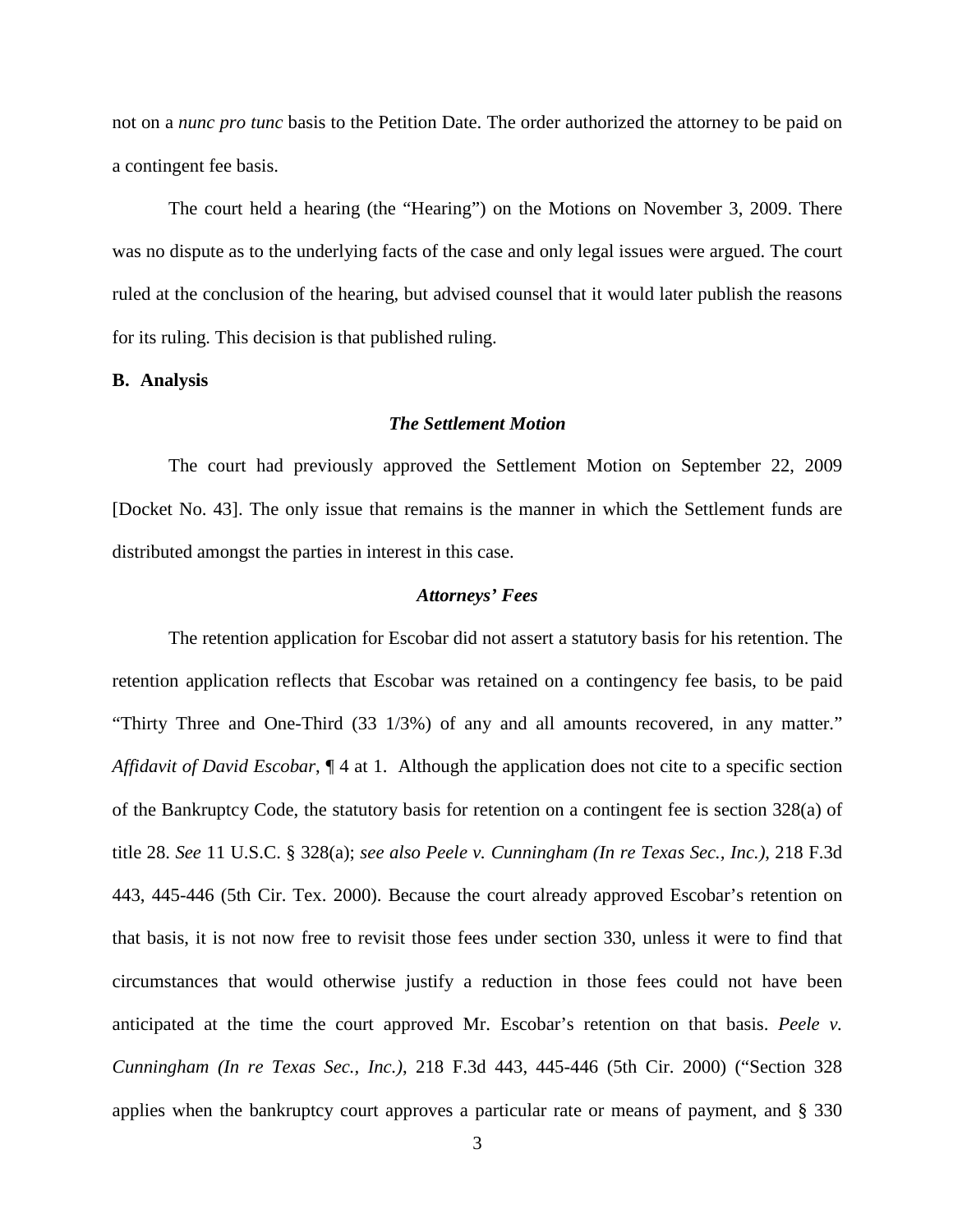applies when the court does not do so. Once the bankruptcy court has approved a rate or means of payment, such as a contingent fee, the court cannot on the submission of the final fee application instead approve a 'reasonable' fee under  $\S$  330(a), unless the bankruptcy court finds that the original arrangement was improvident due to unanticipated circumstances as required by § 328(a)."); *Gibbs & Bruns LLP v. Coho Energy, Inc. (In re Coho Energy, Inc.)*, 395 F.3d 198, 204 (5th Cir. 2004) ("Under section 328(a), a fee agreement approved by the bankruptcy court could be reduced only if the terms of the contract were 'improvident in light of developments not capable of being anticipated at the time of the fixing of such terms and conditions.'") Here, there has not been so much as a whisper by any party in interest (including the Trustee) that circumstances even exist, much less that any such circumstances could not have been anticipated at the point Escobar's retention was authorized, that would justify a second look at Mr. Escobar's contingent fee. Consequently, the contingent fee arrangement must be honored. The award of \$1,166.55 from the Settlement proceeds to Escobar is granted.

### *The Medical Creditors*

At the Hearing, the court heard oral arguments from both the Debtors and the Trustee as to whether the Medical Creditors could be paid directly by Mr. Escobar from the Settlement funds. Presumably, the basis for the Debtors' request is that Mr. Escobar issued the Medical Creditors "letters of protection" prior to the Petition Date. "'Letters of protection' are sometimes used by attorneys in personal injury litigation to guarantee payment to healthcare providers from the proceeds of any future recovery." *Advantage Physical Therapy, Inc. v. Cruse and d/b/a Cruse And Assocs.*, 165 S.W.3d 21, 24-25 (Tex. App. – Houston [14<sup>th</sup> Dist.] 2005, no pet.). Letters of protection may give healthcare providers a contractual right of action against the attorney who issued the letter, effectively guarantying payment of the attorney's client's medical expenses. What they do not confer, however, as a direct claim on the part of the healthcare providers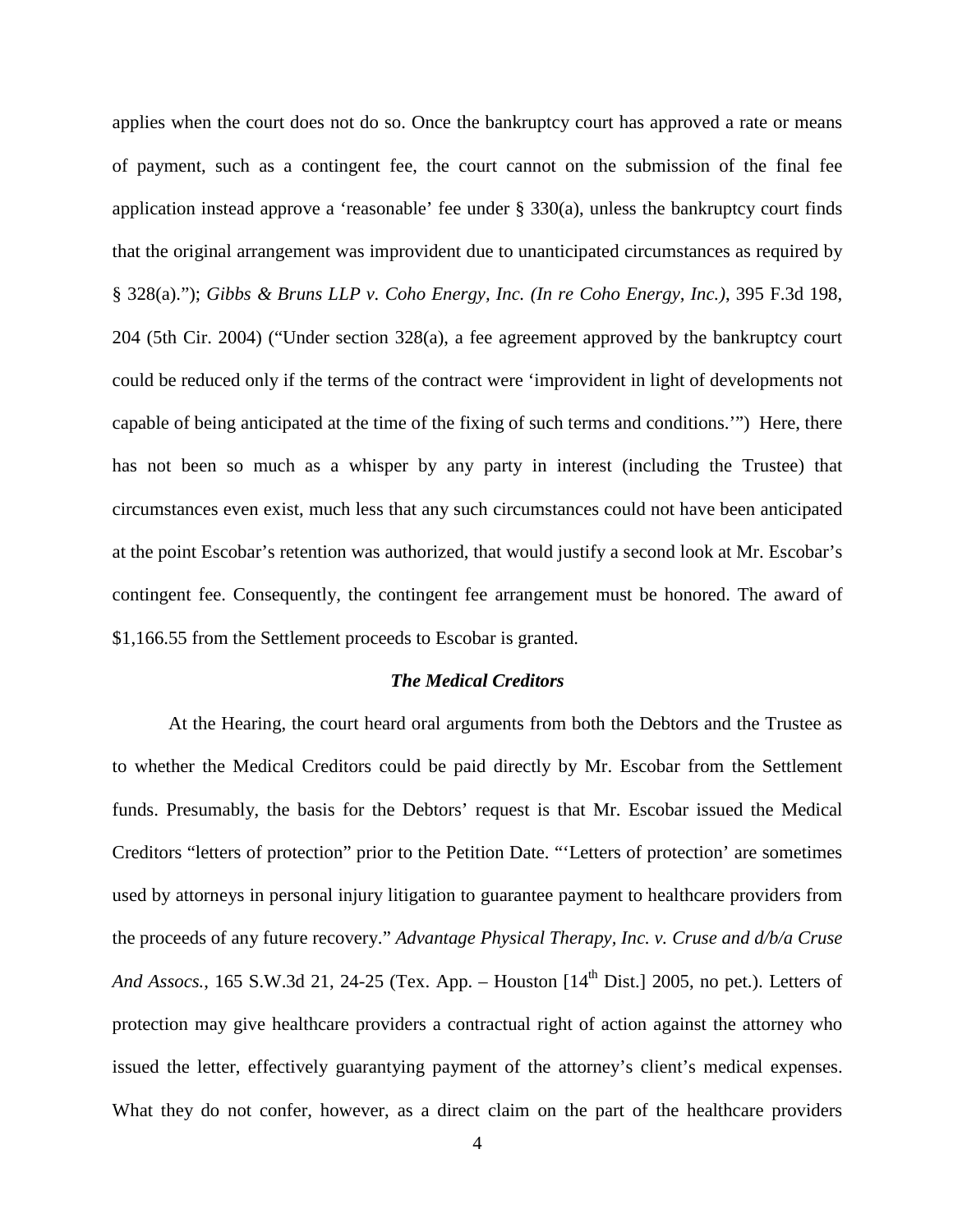against the settlement proceeds themselves. They do not create a lien. *See Power v. Kilgore*, 2005 Tex. App. LEXIS 5657, at  $*$  4-5 (Tex. App. – Fort Worth [2<sup>nd</sup> Dist.], Jul. 21, 2005) (saying that appellant attorney's "letters to the health care providers failed to create a lien on Robert's [the plaintiff] settlement money and failed to give any priority to the health care expenses over the perfected child support lien." To rise to the level of a lien, "[a] properly filed and perfected lien of a 'health care provider' or a hospital would have been necessary for the health care costs to trump the child support lien."); *see also generally Advantage Physical Therapy, Inc.*, 165 S.W.3d 21 (determining whether a letter of protection met the elements of an enforceable contract between the healthcare provider and the personal injury attorney), *Hays & Martin, L.L.P. v. Ubinas-Brache, M.D.*, 192 S.W.3d 631 (Tex. App. – Dallas [5<sup>th</sup> Dist.] 2006) (also determining whether a letter of protection met the elements of an enforceable contract between the healthcare provider and the personal injury attorney). Nor do letters of protection effectively assign any portion of a plaintiff's proceeds from a personal injury lawsuit to the plaintiff's health care providers. *Powers v. Kilgore, supra* at \*5.3 The letters of protection are essentially guaranties issued by the personal injury attorney, enforceable under contract law against the attorney in state court.

Letters of protection create no direct claim against this bankruptcy estate, however. The debtor client is not a party to the contract that letters of protection represent. True enough, the services were rendered to the debtor, and thus the healthcare providers may have an independent basis for asserting a claim against the estate – perhaps based on a direct contract between the

 $3$  The court appreciates that another bankruptcy court held that "the letters of protection constituted fully enforceable assignments of a portion of the proceeds of the settlement in connection with the automobile accident." *Choate v. Norvell & Assocs., A.M., et. al. (In re Choate)*, 184 B.R. 270, 273 (Bankr. N.D. Tex. 1995). With respect, this court declines to follow that decision. The ruling is merely conclusory and fails to provide any real support. More importantly, the holding is inconsistent with the holding of Texas court decisions on the subject. As a federal court, this court is compelled to follow the controlling precedents of state law when an issue is essentially one of state substantive law.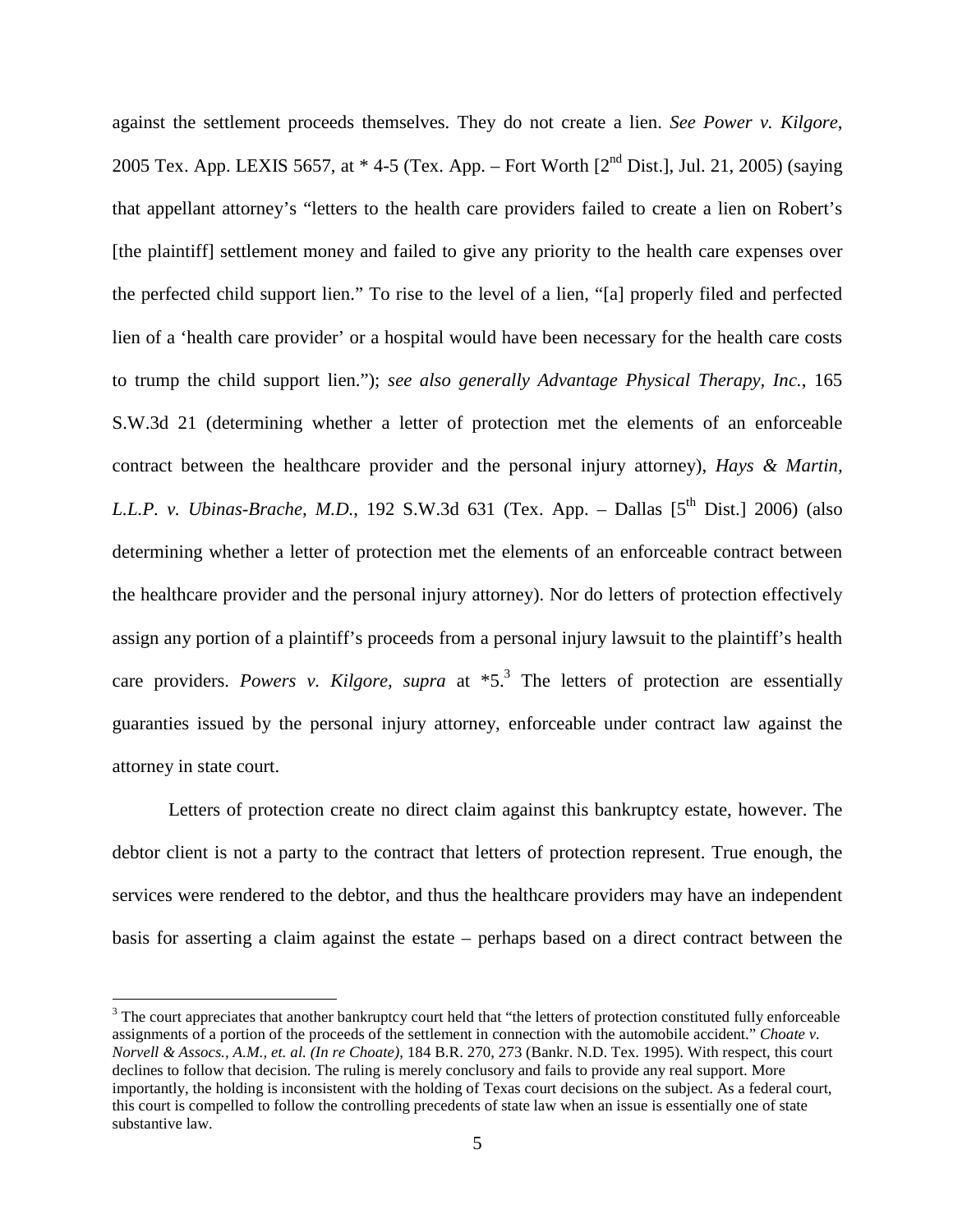debtor and the provider, or perhaps based on some other theory, such as *quantum meruit*. But because the debtor is not a party to a letter of protection, the debtor is not obligated to the health care provider *on the basis of the letter of protection*. But even were we to assume that the Medical Creditors *did* have a direct claim against the Debtors based upon the letters of protection, the claim would only rise to the level of an *unsecured* claim, payable *pari passu* with other unsecured creditor claims. The letters of protection do not give the Medical Creditors the right to jump ahead of the Debtors' other creditors to be paid in full from the proceeds of the Settlement. For that to happen, the Medical Creditors would have to have a lien and, as we have seen, under Texas law, they do not.

These Medical Creditors, if they have an unsecured claim, cannot be paid anything out of this estate, because they failed to file a proof of claim, and the bar date has long since passed in this case. *See* FED. R. BANKR. P. 3002(c); *see also Order Combined With Notice of Chapter 13 Bankruptcy Case, Meeting of Creditors, & Deadlines* [Docket No. 6]. Therefore, the Medical Creditors do not have a right to receive *any* payout from this estate. *See* 11 U.S.C. § 1326 (trustee may make distributions only to creditors, defined as holders of allowed claims).

For the reasons stated above, the Motions are denied as to the relief they sought with respect to the Medical Creditors.

#### *Curing Plan Payment Delinquencies*

In the Motions, the Debtors also requested that they be allowed to use their portion of the Settlement to cure plan payment delinquencies. The Trustee objected to such relief and argued that "plan payment delinquencies should be cured from disposable income." *Objections*, at ¶ 1. The court finds that the Settlement proceeds are indeed disposable income and, consequently, may be used by the Debtors to cure any plan payment delinquencies. *See In re Launza*, 337 B.R. 286 (Bankr. N.D. Tex. 2005) (finding that proceeds from exempt property are considered